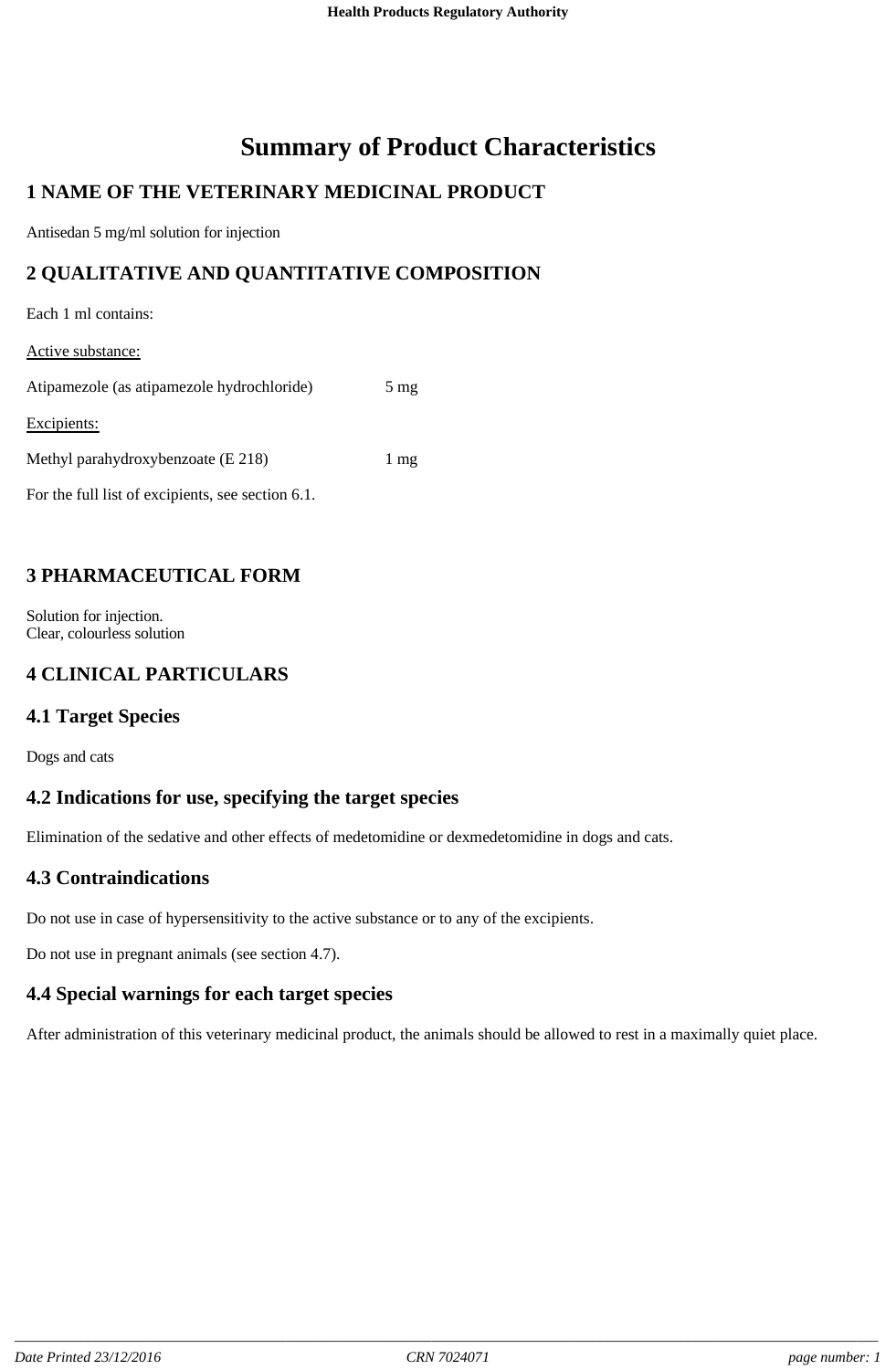# **4.5 Special precautions for use**

#### Special precautions for use in animals

This veterinary medicinal product must not be administered earlier than 30 to 40 minutes if used in patients administered ketamine with medetomidine or dexmedetomidine. If the effect of the alpha-2 agonist is eliminated earlier, the residual effect of ketamine may cause convulsions.

Care must be taken when treating animals with known liver disease.

#### Special precautions to be taken by the person administering the veterinary medicinal product to animals

Contact with the skin or mucous membranes should be avoided and impervious gloves should be worn during administration. If contamination occurs, the skin or the mucosal surface should be immediately rinsed with water.

In case of accidental self-injection, seek medical advice immediately and show the package leaflet or the label to the physician.

#### **4.6 Adverse reactions (frequency and seriousness)**

Adverse reactions are very rare.

In dogs a transient hypotensive effect has been observed during the first ten minutes post-injection.

Vomiting, excessive salivation panting, defecation and muscle tremors (possibly shivering) have been reported but these symptoms are very rare. An increase in diuresis may occur. Rapidly transient hyperactivity and tachycardia may be observed in a few individuals.

In rare cases, following recovery animals may become drowsy again.

The frequency of adverse reactions is defined using the following convention:

- very common (more than 1 in 10 animals displaying adverse reactions during the course of one treatment)
- common (more than 1 but less than 10 animals in 100 animals)
- uncommon (more than 1 but less than 10 animals in 1,000 animals)
- rare (more than 1 but less than 10 animals in 10,000 animals)
- very rare (less than 1 animal in 10,000 animals, including isolated reports).

### **4.7 Use during pregnancy, lactation or lay**

The safety of the veterinary medicinal product has not been established during pregnancy or lactation. The use is not recommended during pregnancy or lactation.

### **4.8 Interaction with other medicinal products and other forms of interaction**

No harmful interactions with other agents have been encountered in clinical trials, however concurrent use of those drugs affecting the CNS is not recommended apart from those mentioned in section 4.9.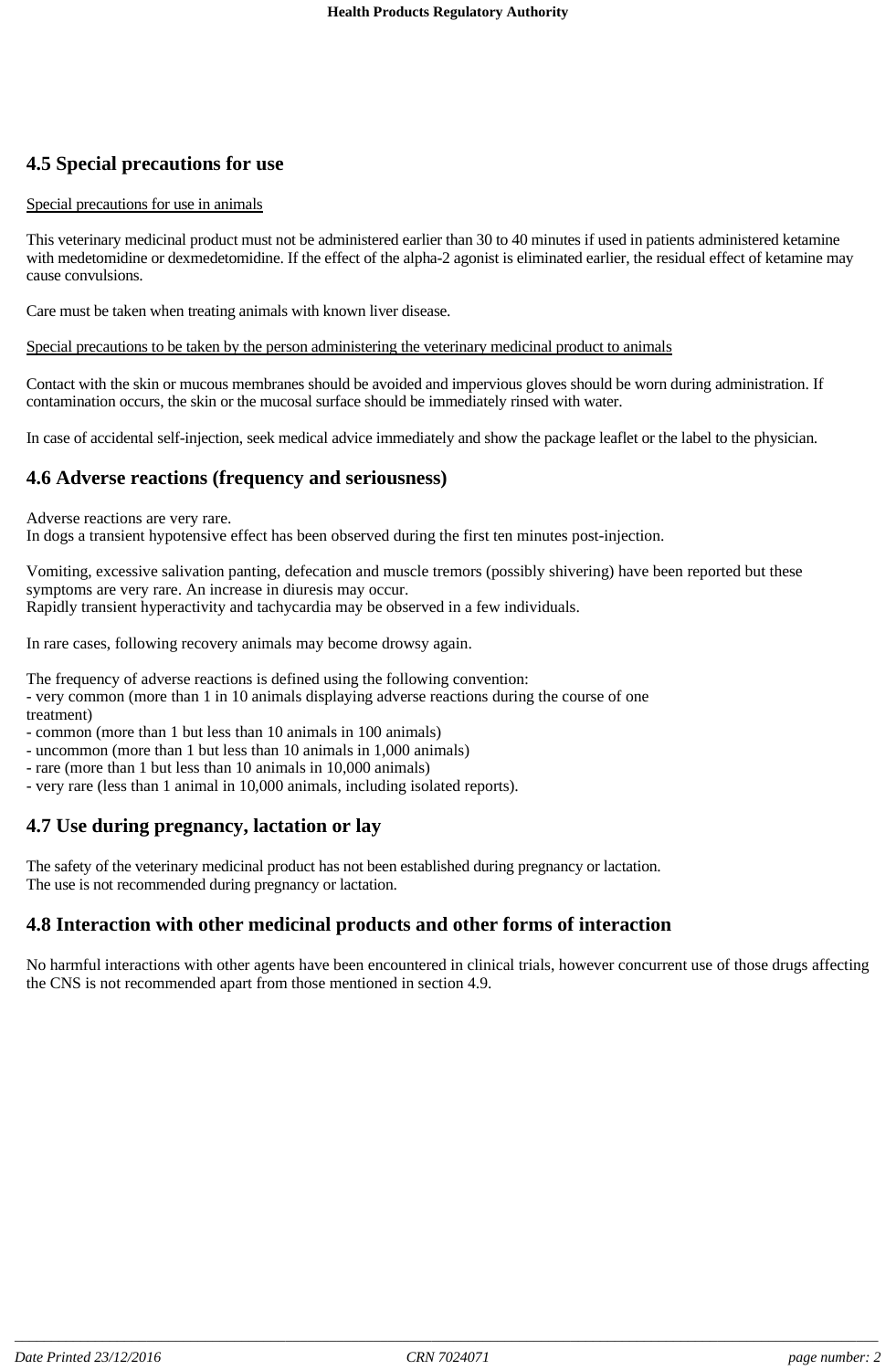#### **4.9 Amounts to be administered and administration route**

For single intramuscular injection. Atipamezole is administered 15 to 60 min. after medetomidine or dexmedetomidine. The recovery time for dogs and cats is shortened to approximately 5 minutes. The animals become mobile approximately 10 minutes after administration of the product.

Dogs: The optimal dose of atipamezole-HCl in micrograms per kilogram is five times that of the previous medetomidine-HCl dose, or 10 times the dexmedetomidine-HCl dose. Thus in dogs an equal volume of Antisedan to that of the previously administered Domitor (1 mg medetomidine-HCl per ml) or Dexdomitor (0.5 mg dexmedetomidine-HCl per ml) should be given. The Antisedan dose in millilitres is one fifth (1/5) of the administered dose volume of Dexdomitor (0.1 mg dexmedetomidine-HCl per ml).

Cats: The optimal dose of atipamezole-HCl, in micrograms per kg is two-and-a-half times that of the previous medetomidine-HCl dose, or five times the dexmedetomidine-HCl dose. Thus in cats half the volume of Antisedan to that of the previously administered Domitor (1 mg medetomidine-HCl per ml) or Dexdomitor (0.5 mg dexmedetomidine-HCl per ml) should be given. The Antisedan dose in millilitres is one tenth (1/10) of the administered dose volume of Dexdomitor (0.1 mg dexmedetomidine-HCl per ml).

Example dosages:

#### **Dogs:**

| Domitor $(1 \text{ mg/ml})$ | Dexdomitor                 | Dexdomitor                 | Antisedan               |
|-----------------------------|----------------------------|----------------------------|-------------------------|
|                             | $(0.5 \text{ mg/ml})$      | $(0.1 \text{ mg/ml})$      | $(5 \text{ mg/ml})$     |
| $40 \text{~mcg/kg}$         | $20 \text{~mcg/kg}$        | $20 \text{~mcg/kg}$        | $200 \text{~mcg/kg}$    |
| $= 1000 \text{~mg/m}_2$     | $=$ 500 mcg/m <sub>2</sub> | $=$ 500 mcg/m <sub>2</sub> | $= 5000 \text{~mg/m}_2$ |
| $0.4$ ml/10 kg              | $0.4$ ml/10 kg             | $2.0$ ml/10 kg             | $0.4$ ml/10 kg          |

#### **Cats:**

| Domitor $(1 \text{ mg/ml})$ | Dexdomitor            | Dexdomitor            | Antisedan                      |
|-----------------------------|-----------------------|-----------------------|--------------------------------|
|                             | $(0.5 \text{ mg/ml})$ | $(0.1 \text{ mg/ml})$ | $(5 \text{ mg/ml})$            |
| $80 \text{~mcg/kg}$         | $40 \text{~mcg/kg}$   | $40 \text{~mg/kg}$    | $200 \text{~mcg/kg}$           |
| $0.4$ ml/5 kg               | $0.4$ ml/5 kg         | $1.0$ ml/3 kg         | $0.2$ ml/5 kg<br>$0.1$ ml/3 kg |

\*For cats weighing over 3 kg dexmedetomidine 0.5 mg/ml is recommended.

Additionally, this veterinary medicinal product can be used for reversal when the animal has been sedated with the combination of ketamine and medetomidine or dexmedetomidine. The veterinary medicinal product dosage in this instance is the same as that used for recovery after single administration of medetomidine or dexmedetomidine; however, the veterinary medicinal product should not be administered prior to 30 to 40 min. following ketamine administration.

#### **4.10 Overdose (symptoms, emergency procedures, antidotes), if necessary**

Overdose is manifested as reversible hyperactivity and tachycardia. These signs are usually mild and self-limited within a couple of hours and thus do not usually warrant therapy.

Over-alertness in the cat is best handled by minimising external stimuli.

### **4.11 Withdrawal Period(s)**

Not applicable.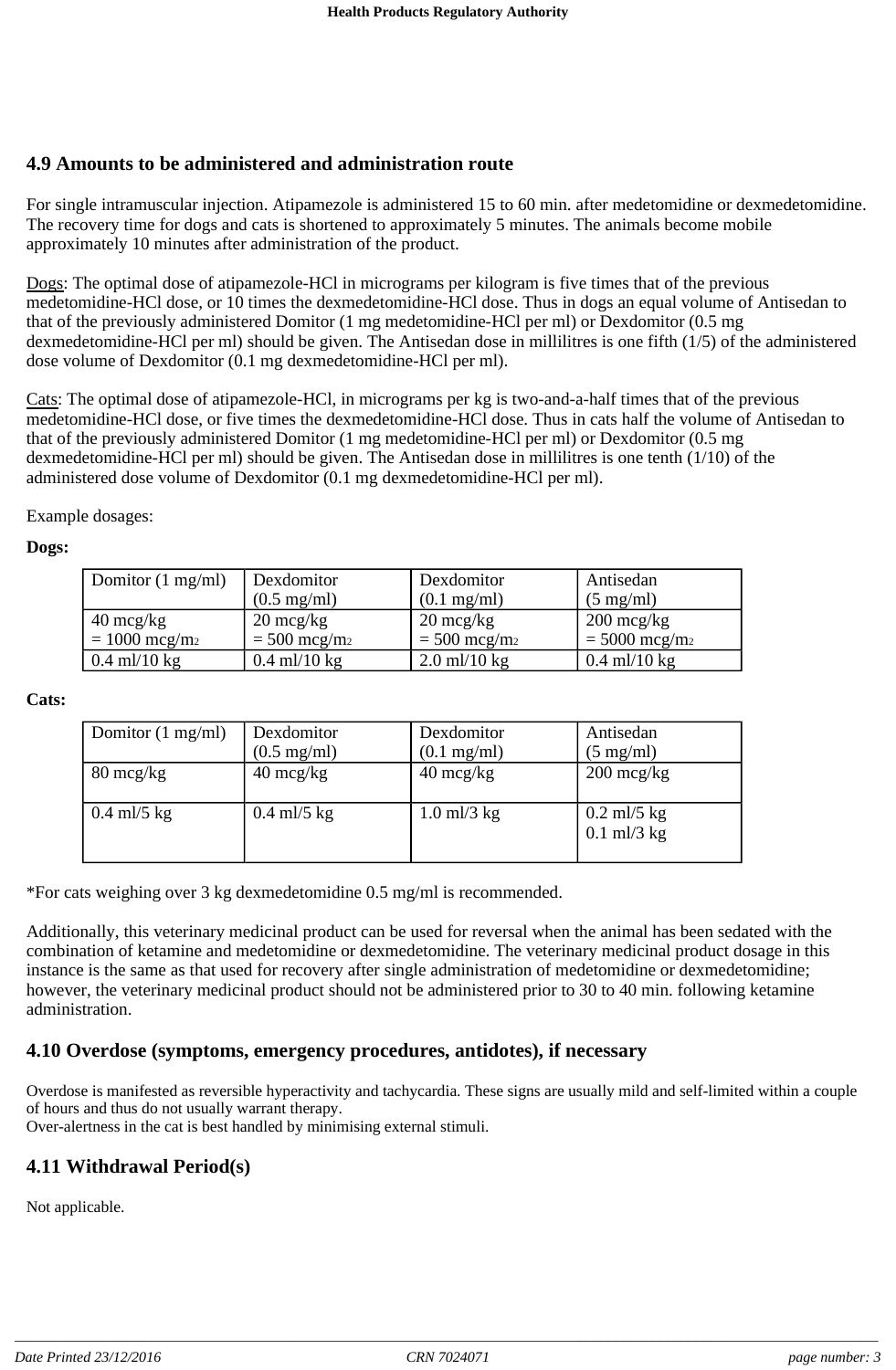# **5 PHARMACOLOGICAL or IMMUNOLOGICAL PROPERTIES**

Pharmacotherapeutic group: Antidote, alpha-2 adrenoceptor antagonist. ATC vet Code: QV03AB90.

#### **5.1 Pharmacodynamic properties**

Atipamezole is a potent and selective alpha-2 adrenoceptor blocking agent (alpha-2 adrenergic antagonist), which promotes release of noradrenaline both in the central and peripheral nervous systems. This leads to activation of the central nervous system secondary to sympathetic activation.

As an alpha-2 antagonist, atipamezole is capable of eliminating (or inhibiting) the effects of the alpha-2 adrenoceptor agonist, medetomidine or dexmedetomidine. Thus, atipamezole rapidly reverses the effects of medetomidine or dexmedetomidine in dogs and cats and permits the animal to return to normal (e.g. the animals regain consciousness and become ambulatory).

#### **5.2 Pharmacokinetic properties**

Atipamezole is rapidly absorbed after intramuscular injection. The peak concentration in the central nervous system is reached in 10 to 15 minutes. The distribution volume  $(V_d)$  is 1 to 2.5 L/kg after IM administration.

The half-life of atipamezole in the dog is approximately 1 hour. Atipamezole is oxidised mainly in the liver; a small proportion is methylated in the kidneys. The metabolites are primarily excreted in the urine.

### **6 PHARMACEUTICAL PARTICULARS**

#### **6.1 List of excipients**

Methyl parahydroxybenxzoate (E 218) Sodium Chloride Water for Injection

#### **6.2 Incompatibilities**

No harmful interactions with other agents have been encountered in clinical trials, however concurrent use of drugs affecting the CNS is not recommended, apart from those in the data sheet.

### **6.3 Shelf-life**

Shelf-life of the veterinary medicinal product as packaged for sale: 3 years. Shelf life after first opening the immediate packaging: 28 days. Dispose of any unused material as described in 6.6.

#### **6.4 Special precautions for storage**

Do not store above 25°C. Protect from light.

#### **6.5 Nature and composition of immediate packaging**

Colourless glass type I vial with bromobutyl rubber stopper containing 10 ml.

#### **6.6 Special precautions for the disposal of unused veterinary medicinal products or waste materials**

Any unused product or waste material should be disposed of in accordance with national requirements.